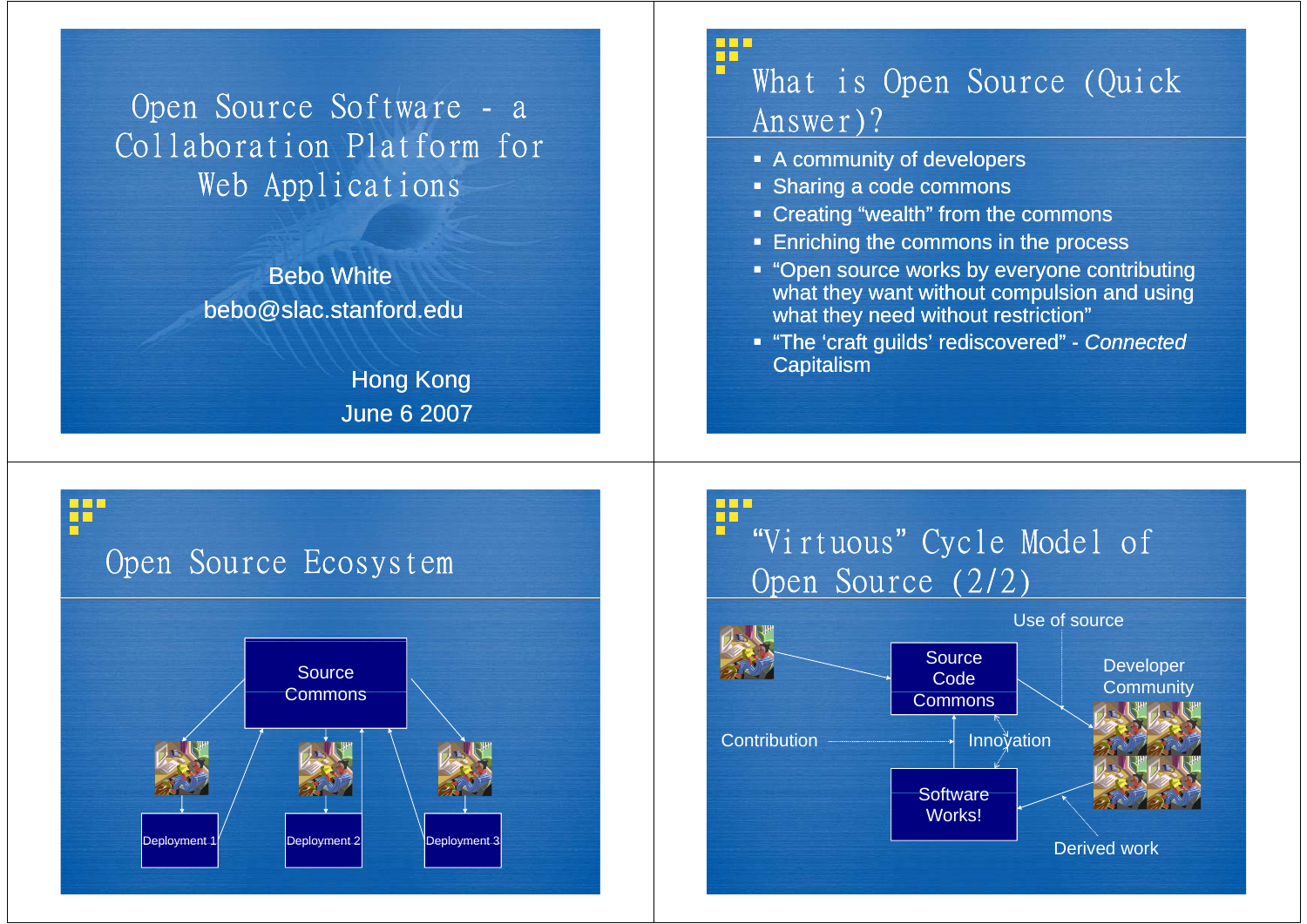# Software Similar to but not O pen Source

#### Public domain

₩

П

Ť

A software author who chooses to release his or her software into the public domain surrenders the copyri ght. Other peo ple can then use the author's work as they see fit.

#### **Freeware**

In freeware, the developer offers a standard license, but does not give access to source code or the right to make derivative works.

#### ₩ What is Open Source (Long Answer)?

- **Free redistribution**
- Source code
- Derived works
- **Integrity of the author's source code**
- **No discrimination against persons or groups**
- No discrimination against fields of endeavor
- **Distribution of license**
- **EXTENDED EXTENDED IN License must not be specific to a product**
- **Example 1** License must not restrict other software
- **EXEC** License must be technology-neutral

(Opensource.org)

## Use of Source

- Controlled by license
- Open to all
- **Den Source Initiative (OSI)** compatibility

# ٢ň

## Derived Work

- **Controlled by business model**
- **Affected by license**
- **Affected by governance**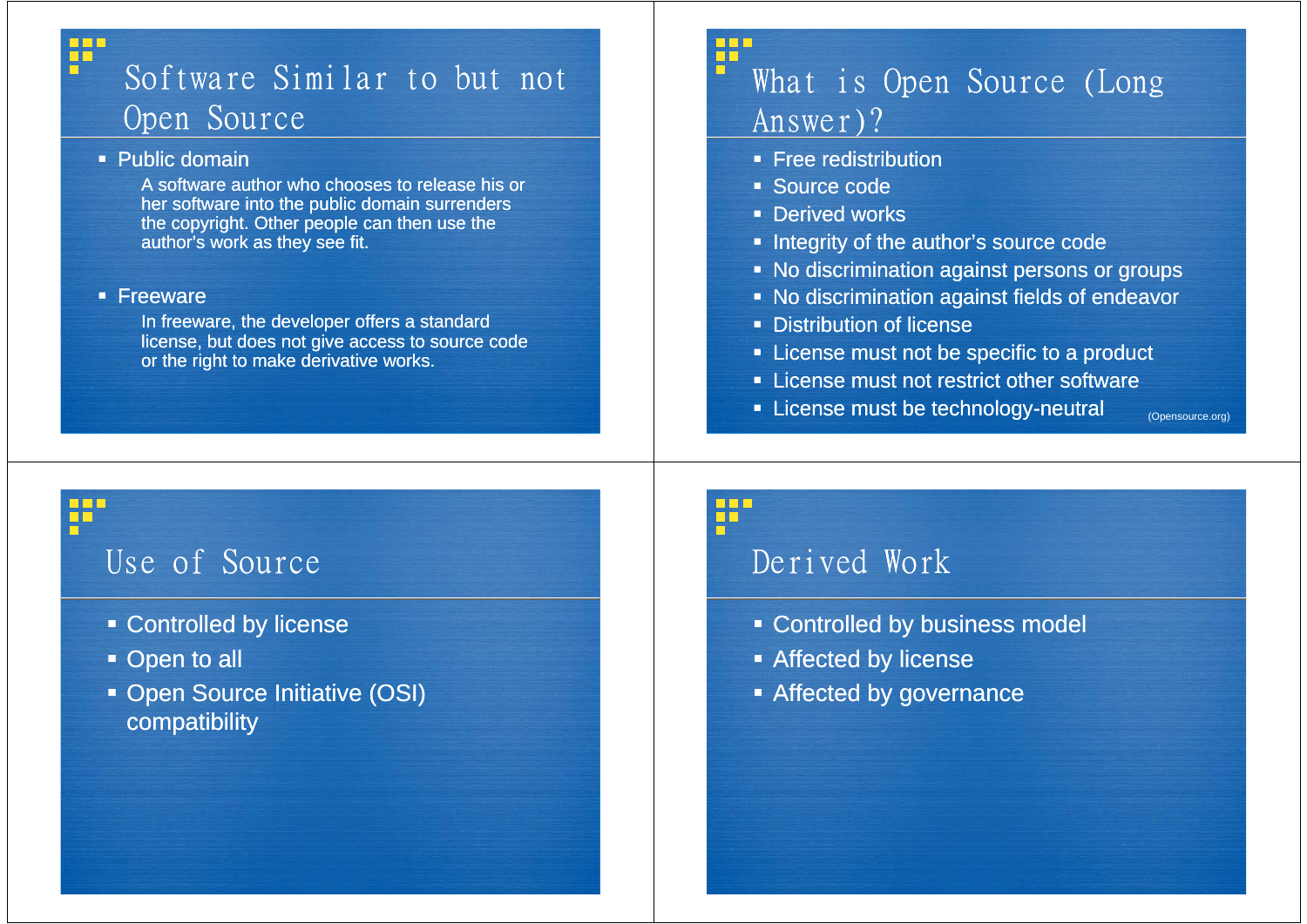# Contribution

₽

₩

- **Exampled by governance**
- **Affected by license**
- **Gated by committers**
- Fueled by self interest
- "Meritocracy"

#### ₩ Software Market 3.0 (Simon Phipps)

- **Software Market 1.0** Software with system Pay for software with mainframe
- Software Market 2.0 Select system and software separately Pay for software at time of acquisition
- Software Market 3.0
	- Select software and features and assemble asneeded
	- Pay for software at time of value (when needed)

# Actually…

- **Open source predates proprietary** software
- Gates letter (circa 1976)
- The Free Software Foundation (1985)

# No Guarantee of Freedom Alone

- **Open Source is about the freedom to develop**
- **End-User Freedom is not inevitable**
- **Filte Freedom for all is a product of:** End-User Freed<br>Freedom for all i<br>Open standards Software portability **Transparency and inclusiveness** Interoperability
	- Open licensing
	- Open source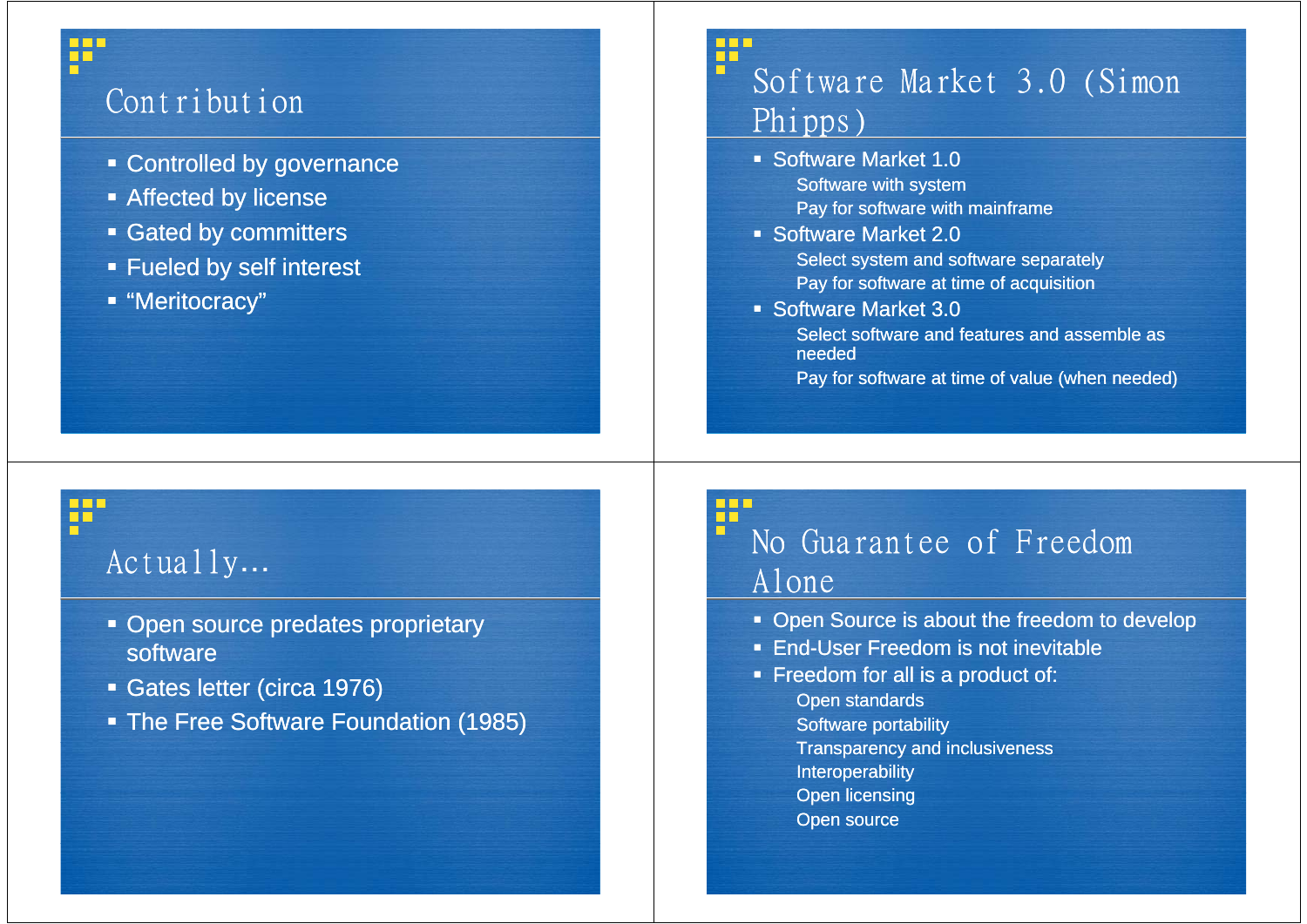# License Classes (1/2)

Class A (Market Creating)

#### "Unrestricted"

₩

п

- Create any work
- No restrictions on licensing

#### Class B (Community Protecting) "File-based"

- 
- **Files derived from commons must use license** B
- Files added may use any license

# License Classes (2/2)

#### **- Class C (Competition Restricting)**

- "Project Based"
- All files in project must use license C if any file derived from commons C

| <b><i> </i> ⊙Creative</b><br>©Commons                                                                                                                                              |
|------------------------------------------------------------------------------------------------------------------------------------------------------------------------------------|
| <b>Attribution-ShareAlike 2.5</b>                                                                                                                                                  |
|                                                                                                                                                                                    |
| You are free:                                                                                                                                                                      |
| to Share - to copy, distribute and transmit the work                                                                                                                               |
| to Remix - to adapt the work                                                                                                                                                       |
| Under the following conditions:                                                                                                                                                    |
| Attribution. You must attribute the work in the manner specified by the author<br>or licensor (but not in any way that suggests that they endorse you or your<br>use of the work). |
| Share Alike. If you alter, transform, or build upon this work, you may distribute<br>the resulting work only under the same or similar license to this one.                        |
| • For any reuse or distribution, you must make clear to others the license terms of this work. The best way to do this is with a<br>link to this web page.                         |
| • Any of the above conditions can be waived if you get permission from the copyright holder.<br>• Nothing in this license impairs or restricts the author's moral rights.          |

#### ₩

₩

#### Open Source Mantra

- Collaborate over what does not differentiate
- **Compete by innovating on the** commodity base
- Contribute!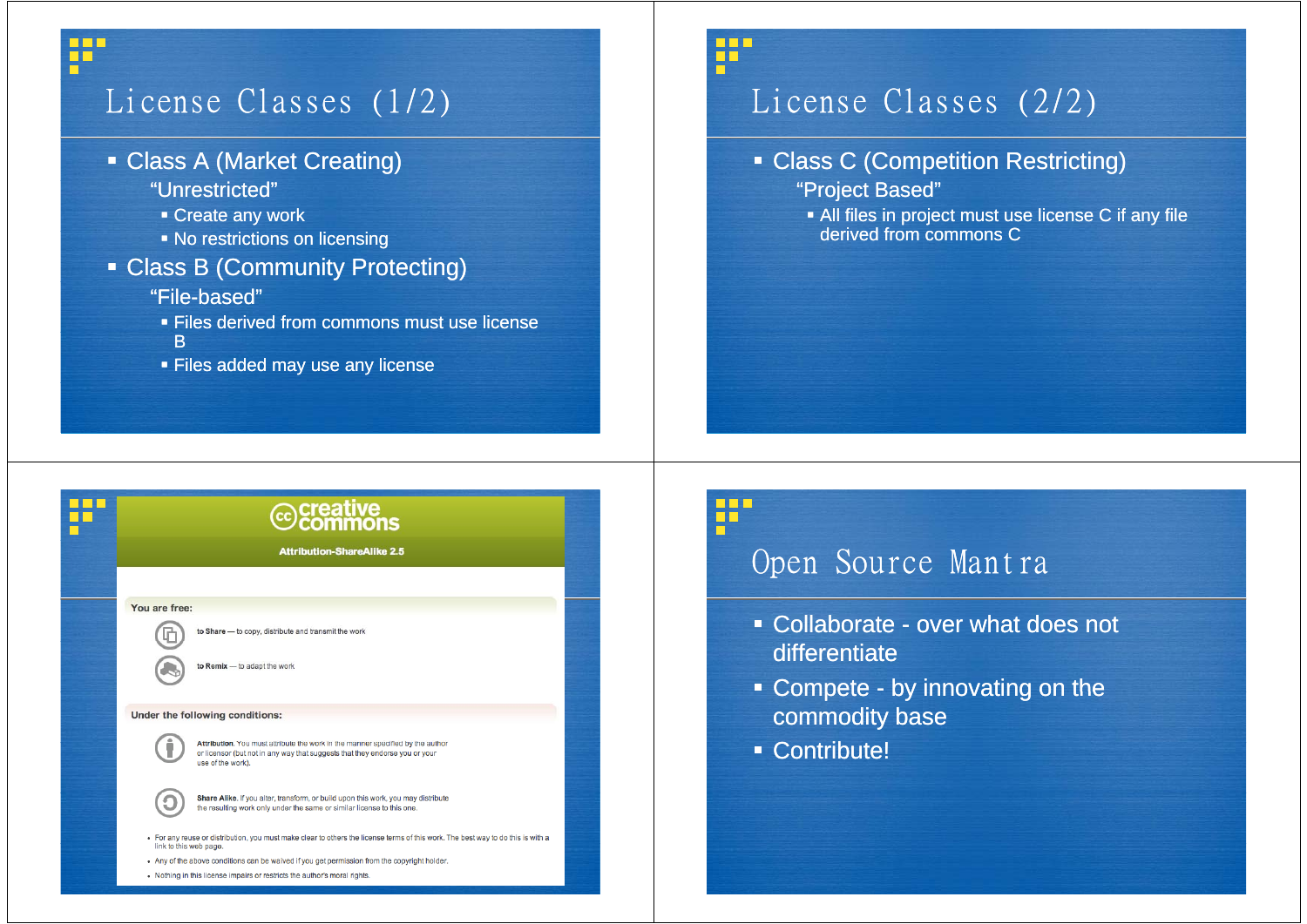## ₽ What is an Open Source Project?

- It is about (in no specific order)
	- •**Transparency**
	- •**Consensus**

 $\blacksquare$ 

- Non affiliation Non-affiliation
- Respect for fellow developers
- Meritocracy
- •It is not about
	- •"To flame someone to shreds"shreds To
	- •"To make code decisions on IRC"
	- To demand that someone else fix your bugs

(Ref: The Apache Foundation)

## ₩ The Open Source "Poster Children"

- Perl
- $\blacksquare$  Tcl
- Python
- Apache
- **Linux**

Other contenders - MySQL, PHP, Ruby, Rails etc.

#### ₩ Why Open Source and Web Development?

- **Because I'm a "Web person?"**
- The evolution of the Web has been driven by innovation and "free"
- Open source Web tools are among the most<br>commonly used (e.g., Apache, Firefox, LAMP, etc.) Evelopment ?<br>
Because I'm a "Web person?"<br>
The evolution of the Web has been driven by<br>
innovation and "free"<br>
Open source Web tools are among the most<br>
Commonly used (e.g., Apache, Firefox,<br>
LAMP, etc.)<br>
The W3C supports
- **Everyone uses Web applications**
- The W3C supports open source
- **The future of the Web includes strong user** involvement (Web 2.0?)

# ₩

- **Scripting** 
	- PHP**EmbPerl**
	-
	- Mason Perl
	- Aquarium Python
- Java
	- **Turbine**
	- **Cocoon**
	- Jakarta/TomCat
- End-to-End**ArsDigita**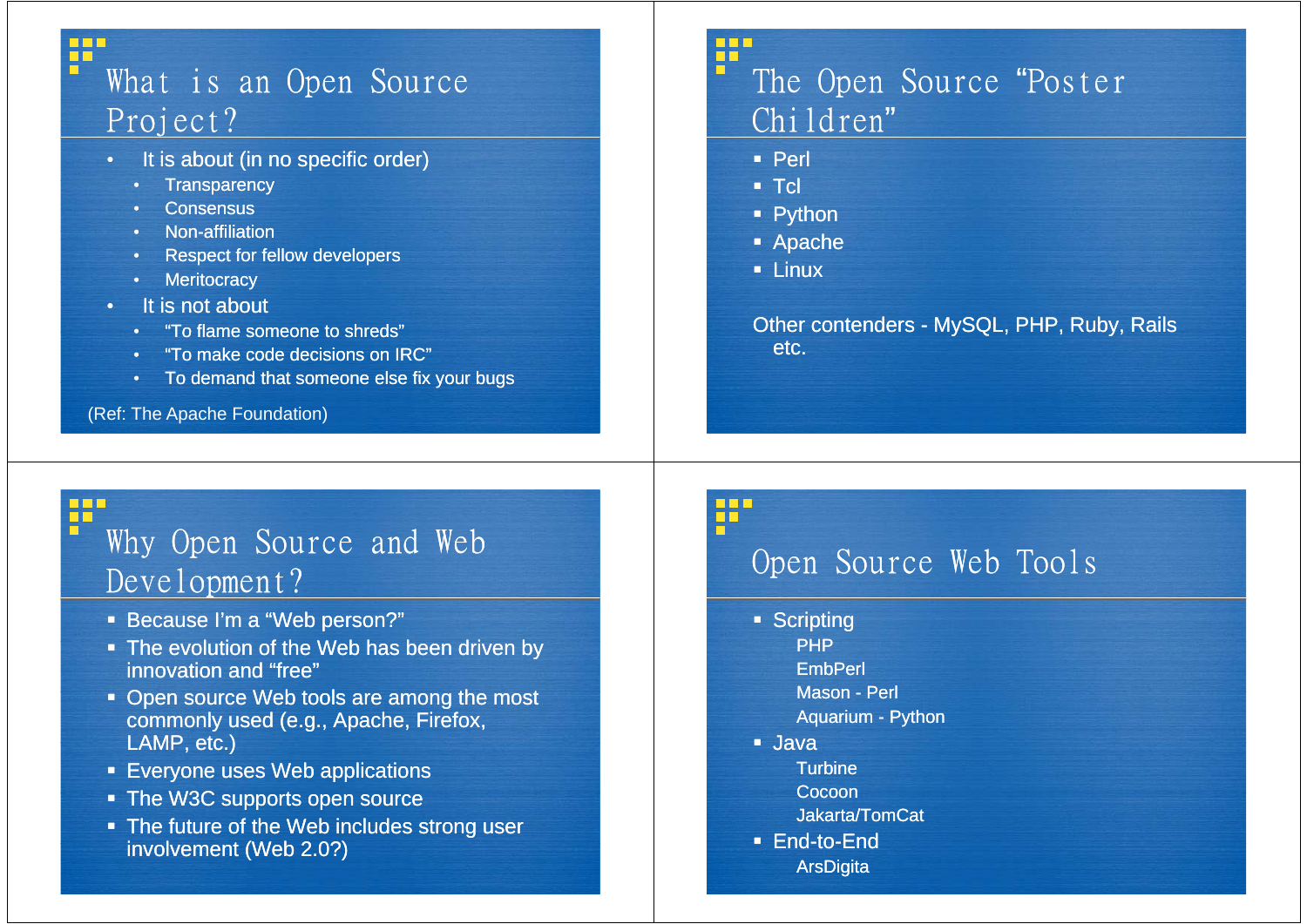# ₽

₩

## "Collaboration Platform?"

**• Collaboration - "working jointly on an activity** or project" (Oxford Dictionary)

Web 2.0 is about collaborative, community effort

Platform

An infrastructure that makes collaboration possible A structure upon which something is placed or from which something is launched

# Open Source and Standards

- What do standards do for open source? Helps to focus open source projects Allows open source applications to compete with and interoperate with commercial software
- What does open source do for standards? Provide implementations to test out/prove standards

Helps to pressure others to use standards

## Case Study - Drupal

- drupal.org
- **Allows an individual or community to easily** publish, manage, and organize a wide variety of content on a Web site
- **Has been used for community Web portals,** discussion sites, corporate Web sites, intranet applications, personal sites/blogs, ecommerce, resource directories, social networking sites

#### 3 B E ĦĒ

₩

## Drupal Mission

"By building on relevant standards and open source technologies, Drupal supports and enhances the potential of the Internet as a medium where diverse and geographicallyseparated individuals and groups can collectively produce, discuss, and share information and ideas. With a central interest in and focus on communities and collaboration, Drupal's flexibility allows the collaborative production of online information systems and communities. "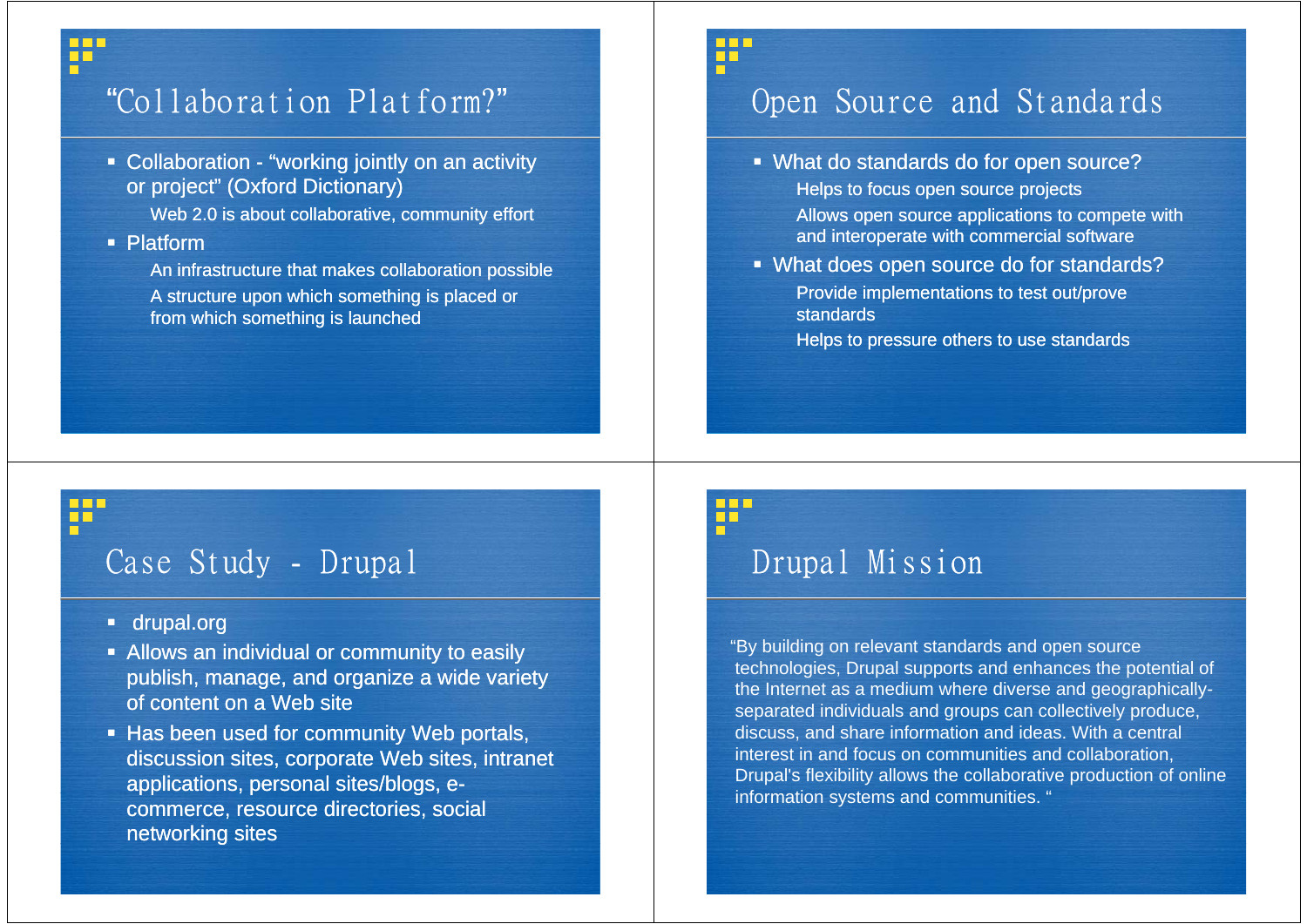# Drupal Principles (1/2)

- Modular and extensible provide a slim, powerful core that can be readily extended via custom modules
- Quality coding high quality, elegant, documented code is a priority over roughedin functionality
- Standards-based support of established and emerging standards; specific target standards include XHTML and CSS

# Drupal Principles (2/2)

22

- Low resource demands minimal requirements, e.g., Apache, PHP, MySQL
- **Den source licensed under the GPL; written in** PHP; supports MySQL
- Ease of use emphasis on developer, administrator, and user usability
- **Collaboration open collaboration in Drupal projects**
- Security major emphasis; dedicated security team

# Drupal Modules

- **Content management**
- Blogs

₩

П

- **Collaborative authoring environments**
- Forums
- P2P networking
- **Newsletters**
- Podcasting
- Picture galleries
- **File uploads and downloads**